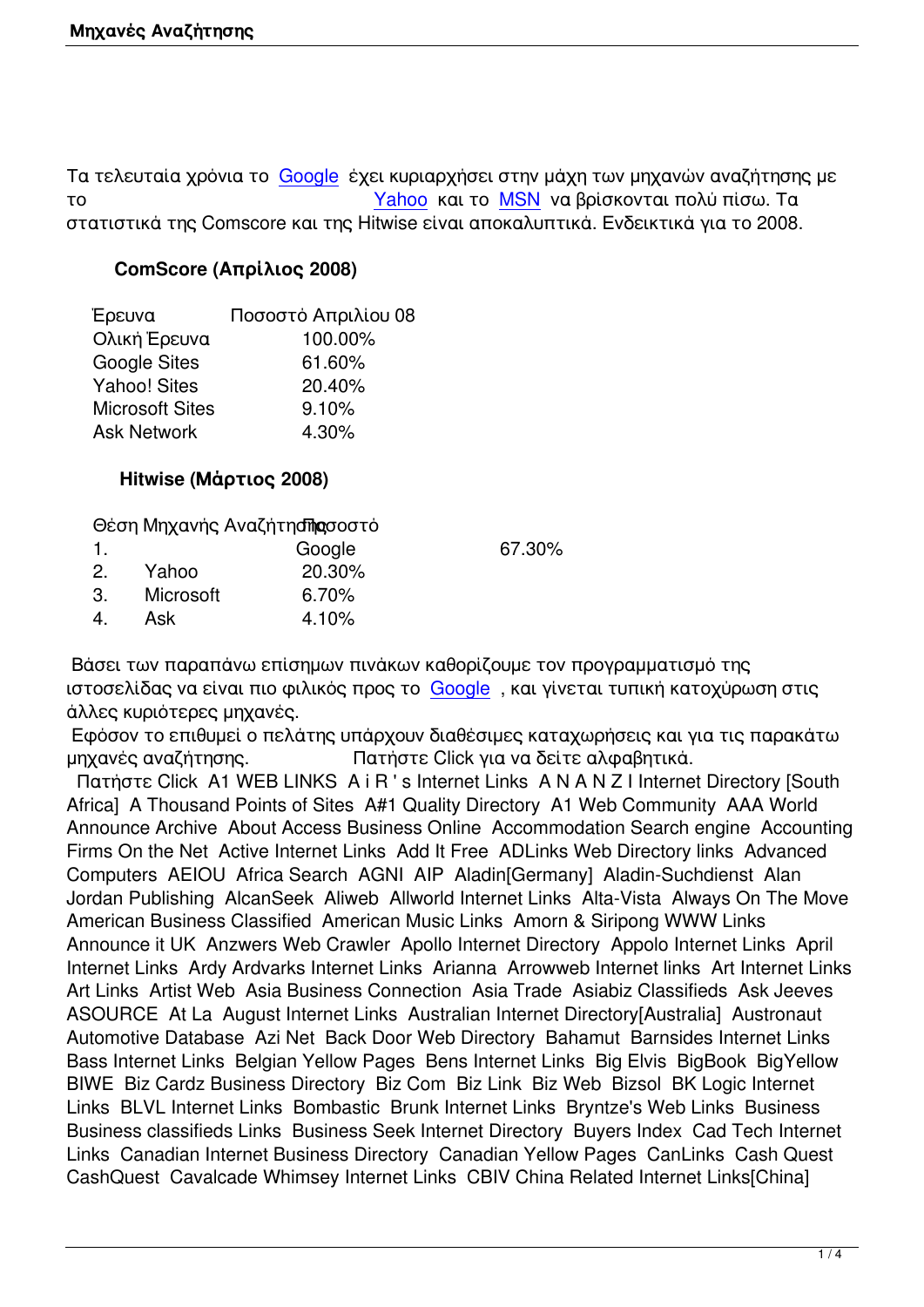CDNET Web Search Cerca Internet Charter Internet Links China related business entities [China] City Net Clockwatchers Clasified Internet Links CMC Information Sources Coastal Links Cognegen Telecom & Business Internet Links Cognigen Tele links Collegiate Internet Education Links[United States of America] COMFIND Business Search Comfind Internet Links Computer And Comunication Links Cool Page of the Day Corporate Finance Network Creative Real Estate Insider's Club Crest Internet Index Crusader Internet Links Cusco Internet Links Cyber Express Directory Links Cyber Spider CYBER WHIZ - Business CYBER WHIZ - Computers CYBER WHIZ - Education CYBER WHIZ - Entertainment CYBER WHIZ - Investing CYBER WHIZ - Magazines CYBER WHIZ - Multi Level Marketing CYBER WHIZ - News CYBER WHIZ - Shoping CYBER WHIZ - Sports CYBER WHIZ - Telecommunications CYBER WHIZ - Travel CyberLand Classifeids Damar Web Directory Darren's Web Links DB Farrell's Internet Links DCity December Internet Links Der Erste deutsche Crawler im Internet Der Erste deutsche Crawler IM Internet[Germany] Dewa Internet Directory Diego Internet Links Digital City Dino Online Directorio de Argentina Latinoamerica y Espana Dive DK Online Links DNA Directorio Don De Dream Music Internet Links Dresser Web Links Drews Internet Links E-Journal Eatmon Archery Links EBP Yellow Pages on The Internet Eclie Eclipse Web Links Ecotravel Eight Hundred Internet Directory EIT Search El Indice Elcano Elite Fitness Internet Directory Eltons Internet Links Emap Whats New Your Site Entrepeneur on the Web Environmental Organization WebDirectory! Eric's Internet Links ESL 2 Internet Links ESL Internet Links Esonet Eule Internet Links EuroFerret EUROLINK : Un index Pan-EuropÈen European Business Directory EuroSeek EuroSeek USA Excite France[France] Excite Germany[Germany] Excite Sweden[Sweden] Excite Switzerland Excite UK[United Kingdom] Excite Expert Guide Exploit Link Page Exploit Random Links Falcon Interactive Febuary Internet Links FeMiNa - Web Search For Women Fido's Blue Ribbon Sites Find Biz Fineart First Global Focus Netguide Four Eleven Internet Spider Four One One Freelink FractalNet Real Estate Server Free Adds Free World Internet Links Freinds Internet Links FTW Internet Links FUnKy SiTe oF tHe DAy Fux DE G.O.D - Business Galatic Galaxy Star Search Galaxy Annotations Garden Internet Links Gateway Internet Links Gauchonet General Bazzar General Properties Geology Web Links Georga Supersites Get It newtowk Internet Links Global Comunication Solutions Internet Links Global Entrepreneurs Network Global Highway Global On-Line Directory Global Passage Travel Directory Global Yellow Pages Go Greece [Greece] Google Goshen Internet Links Greek Indexer Greek Source Green Internet Links GroupWeb Business Directory(tm) Grove And Richmond Internet Directory Guardian Egypt Herbies Internet Links Herp Link Add-A-Site Hitech Search Holton Media Services Internet Links Homenet Directory Hong Kong Internet Search Hot Australian Links[Australia] Hot Bot Hot City Internet Links Hotels And Travel On the Net Hotels and Travel on the Net Hotlist[Germany] HouseLinkÆ Real Estate Hu Dir I-Explorer I Guide Ice Online ICN Internet Explorer Indeks Internet Links Index AR Indica IndoSite Web Links[Indonesia] Indstate Internet Links Industry.Net Info Hiway Internet navigator Info Magic Info Probe Info Space Yellow Pages InfoHiway Internet Links Information Access Seeker Internet Links Infoseek InfoSpace Innovator's Network Yellow Pages Inter Bis Inter Dot Net InterDex Intergrated Internet Links Internet Address Finder Internet Mall Internet Sleuth Intersearch[Germany] Interwhere Internet Links Intuitive Web Index Iowa Internet Links IPoser IRev Presence Links IRFA Media ISIS Internet Links Italian Spider January Internet Links Jayde Jewish Cyberspace Josh's Sanctum Index July Internet Links Jump City Directory June Internet Links Kaffenberger Internet links Kevin's Link List KewlSearch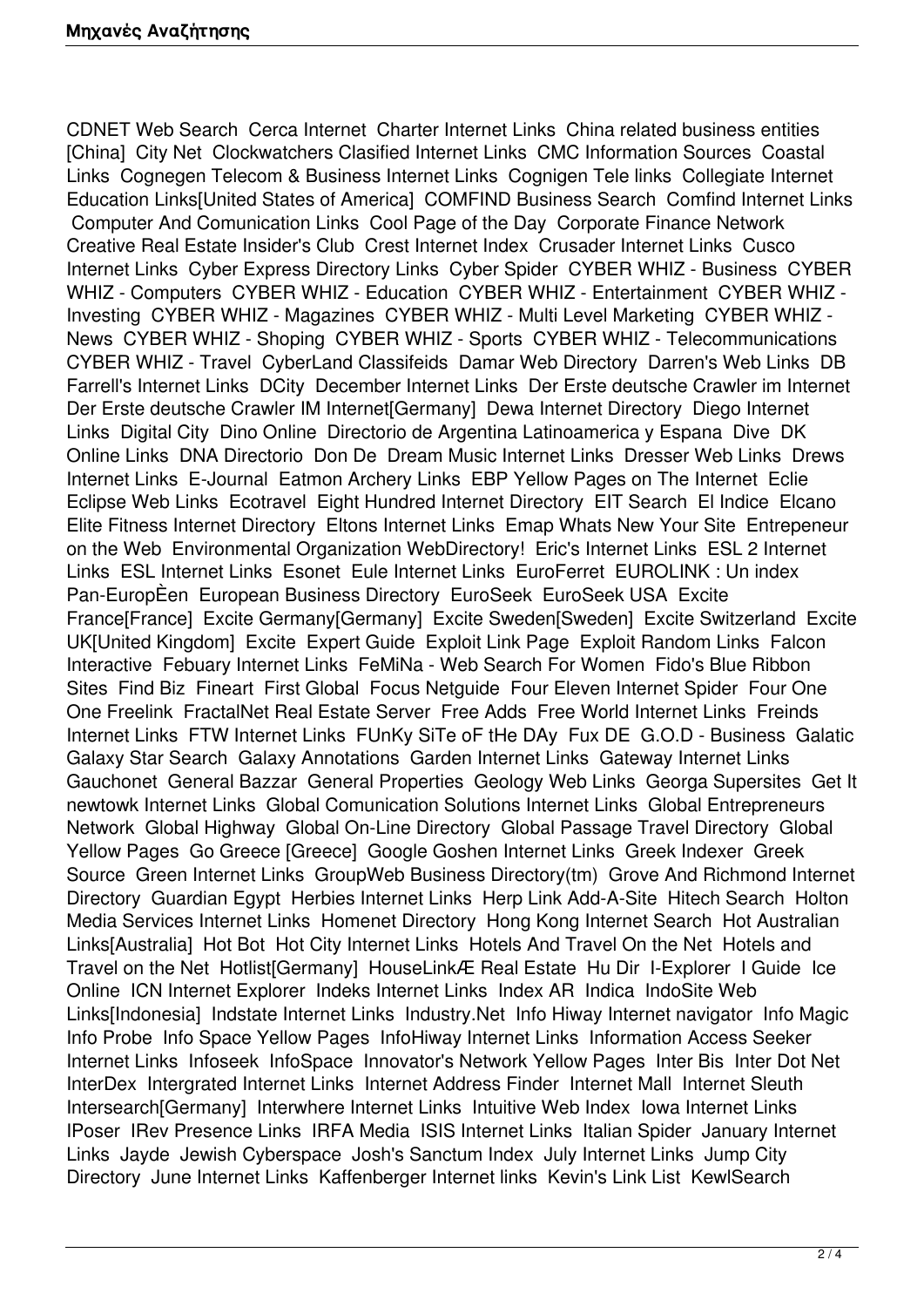Keystone Marketing Internet Links Khanhdom Internet Directory Kita Engineering Internet Links KKT Internet Links Kolibri La Brujula Las Vagas Links Lasalle College Internet Links Legend Free For All Link Page Les Pointeurs - FrancomÈdia Lexicon Lexicon Internet Links LEXICONN LifeStyle (UK) [United Kingdom] Linkcenter LinkMonster Links LinkStar Loop Network Lycos Lycos Germany[Germany] Lycos Sweden[Sweden] Lycos UK[United Kingdom] MacPlay Internet Links Malaysia Internet Links Mall 1 Classifeids Manufacturing Info March Internet Links Marketing Magic Marques internet Directory (South African Only) Marshals Hotlinks Mason Internet Links May Internet Links MC Link Italy Med Explorer MedExplorer Mega Apparel Mega Mall MetaData METROSCOPE MGF Company Information Micro-Images Internet Links Micro Images MicroVision Yellow Pages Mojoe MOO's Home Page Mountain Network Systems Inc. Business Directory MultiSoft Italian Links Music Links Music Trades Myanmar Internet Links Nashville Music Internet Links Naughty Links NCSA What on the Net Internet Links Nedsite Internet Links Nerd World Media Net User Web Links NetMallÆ NetPages NetSearch(sm) Netsonic Internet Directory Network Buyer's Guide Neuzugang NewWave Web Links NightFall Classified NightFlight's Business Link's NightFlight's Computer Link's NightFlight's Education Link's NightFlight's Entertainment Link's NightFlight's Government Link's NightFlight's Miscellaneous Link's NightFlight's Personal Link's NiteHawk No1uno'z add-a-link Nomade Nomade[France] Northern Light North County Internet Links November Internet Links NTG International Inc. October Internet Links Oingo On the House One world Plaza One World Plaza ON'VILLAGE Open Text Opportunities Only Internet Links Orange Internet Links PageHose AtoZ Pathfinder PeekaBoo-TM Pergatory Pink Fud's Fabulous Internet Directory Pipex Internet Links Pitel Internet Links Place your Add Planetclick Plug Web Links Plug Your Web Site! Potsdam Internet Links Powerseek Links PowWow White Pages ProNet PRONET Punjab Online Internet Links Purple Internet Links Quick Jump Internet Links Randomizer Recyclinx REX Road House Rooster's Automatic internet Links Rosemart's Internet Links Samui Internet Links Sanctum Sanctums Internet Links Sapo Scrub The Web Search In Italy Sentralen Norge September Internet Links Servers Unlimited Internet Links Seven Wonders Of The Web Sharelook - Germany Sharelook - Switzerland Sigma Phi Internet Links SkiCentral - Submit URL Skoots Place Small Business Directory Small Business Mall Snap South Florida Internet Directory Sporting Adventure Stars Stelth Internet Links Sussex Internet Links Swiss Guide Swiss Official WWW Index Swiss Search Swiss Web Swissweb SynCity Internet Links Telecomunication Links Teoma TerraMedia The Adobe Trading Post's Web Links The ARC The Austrailian Internet Directory[Australia] The Biz UK [United Kingdom] The Entertainment And Travel Links The Funnel Web Spider The IndoBiz Internet Directory The Internet Mall (tm) The Italian Subject Tree The Jewish Mall The Letchworth Link The Letchworth Link The Links Trading Post The Links Trading Post Internet Directory The Meeting Place. The Music Libary The Music Reveiw The Netprowler The Rail The UK Directory The US Advertiser The USA Advertiser The Watch Tower The Wave Internet Links The Web Underground The YelloWWWeb Pages ThoroughBred Music Network Tile.Net TK Nauer Internet Links Too Cool's Internet Links Too Cool's Leave-a-Link Top Of the Mountain Internet Links Top Of the Mountain Internet Links 2 Transport Internet Links Travel Directory Travel Links TravelHub Travlang Internet Travel Links Treble Internet Links True North Trussposs Industry Twenty First Century Shopper UAE Internet Links UC Classifieds - Webbo Pages Internet Links UK CyberSearch[United Kingdom] UK Directory UK Index UK Index [United Kingdom] UK Plus [United Kingdom] US Export Register Vallynet's Gateway Links Vancouver Webpages